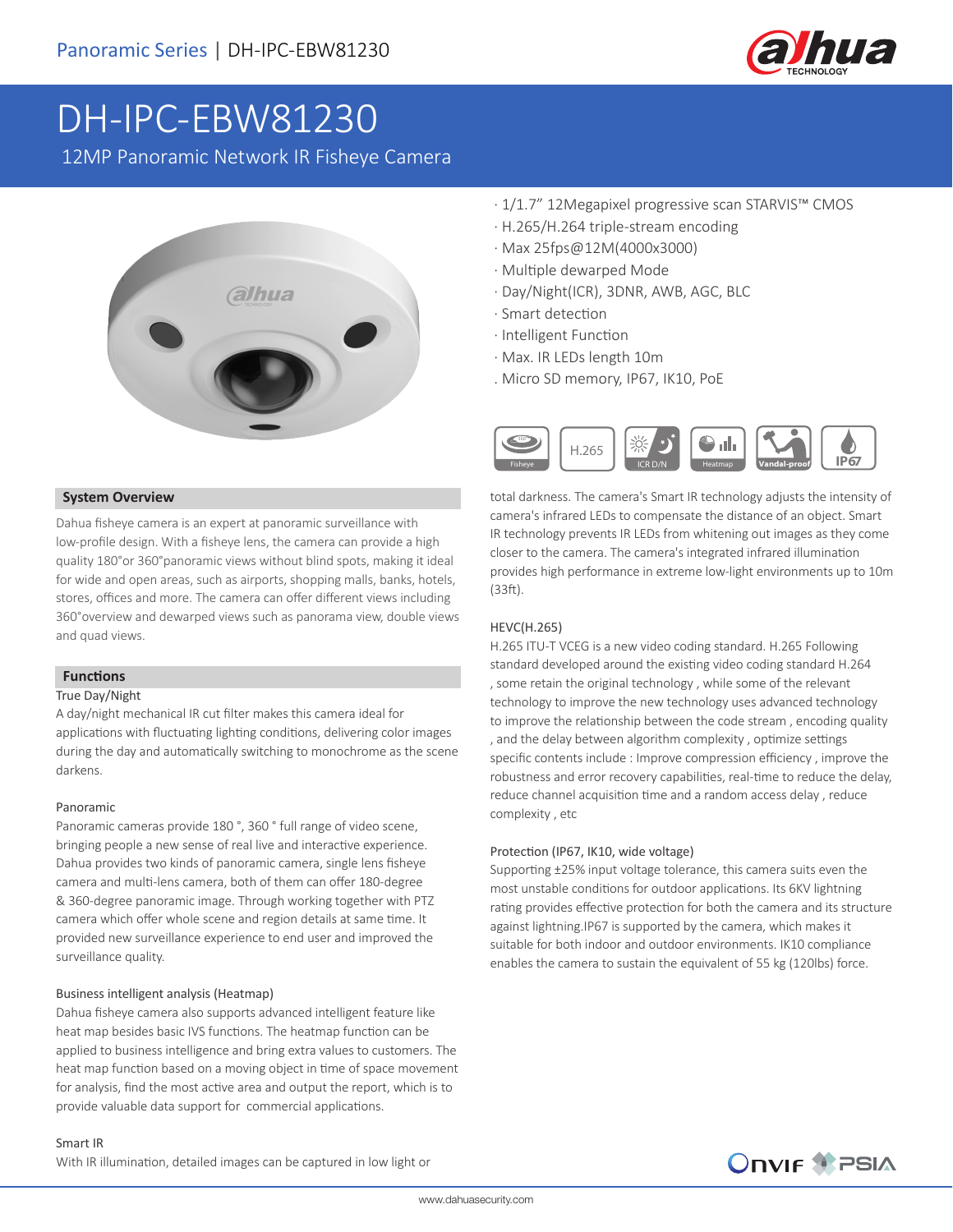# Panoramic Series | DH-IPC-EBW81230

## **Technical Specification**

| Camera                                |                                                                                                                               |           |           |          |
|---------------------------------------|-------------------------------------------------------------------------------------------------------------------------------|-----------|-----------|----------|
| Image Sensor                          | 1/1.7" 12Megapixel progressive scan CMOS                                                                                      |           |           |          |
| <b>Effective Pixels</b>               | 4000(H)x3000(V)                                                                                                               |           |           |          |
| RAM/ROM                               | 1024MB/128MB                                                                                                                  |           |           |          |
| <b>Scanning System</b>                | Progressive                                                                                                                   |           |           |          |
| <b>Electronic Shutter Speed</b>       | Auto/Manual, 1/3~1/100000s                                                                                                    |           |           |          |
| Minimum Illumination                  | 0.001Lux/F2.8( Color,1/3s,30IRE)<br>0.01Lux/F2.8( Color,1/30s,30IRE)<br>OLux/F2.8(IR on)                                      |           |           |          |
| S/N Ratio                             | More than 50dB                                                                                                                |           |           |          |
| <b>IR Distance</b>                    | Distance up to 10m(33ft)                                                                                                      |           |           |          |
| IR On/Off Control                     | Auto/ Manual                                                                                                                  |           |           |          |
| <b>IR LEDS</b>                        | 3                                                                                                                             |           |           |          |
| Lens                                  |                                                                                                                               |           |           |          |
| Lens Type                             | Fixed                                                                                                                         |           |           |          |
| Mount Type                            | Board-in                                                                                                                      |           |           |          |
| Focal Length                          | 1.98mm                                                                                                                        |           |           |          |
| Max. Aperture                         | F <sub>2.8</sub>                                                                                                              |           |           |          |
| Angle of View                         | H: 180°, V:180°                                                                                                               |           |           |          |
| Optical Zoom                          | N/A                                                                                                                           |           |           |          |
| <b>Focus Control</b>                  | Fixed                                                                                                                         |           |           |          |
| <b>Close Focus Distance</b>           | N/A                                                                                                                           |           |           |          |
|                                       | Detect                                                                                                                        | Observe   | Recognize | Identify |
| <b>DORI Distance</b>                  | 42m(138ft)                                                                                                                    | 17m(56ft) | 8m(27ft)  | 4m(14ft) |
| Pan/Tilt/Rotation                     |                                                                                                                               |           |           |          |
| Pan/Tilt/Rotation Range               | N/A                                                                                                                           |           |           |          |
| Intelligence                          |                                                                                                                               |           |           |          |
| <b>IVS</b>                            | Tripwire, Intrusion                                                                                                           |           |           |          |
| <b>Advanced Intelligent Functions</b> | Heat Map                                                                                                                      |           |           |          |
| Video                                 |                                                                                                                               |           |           |          |
| Compression                           | H.265/H.264                                                                                                                   |           |           |          |
| <b>Streaming Capability</b>           | 3 Streams                                                                                                                     |           |           |          |
| Resolution                            | 12M(4000×3000)/8M(2880×2880)/<br>6M(2880×2160)/ 3M(2048x1536)/<br>1.3M(1280x960)/D1(704×576/704×480)/<br>CIF(352×288/352×240) |           |           |          |
|                                       | Main Stream: 12M(1~25fps)/ 8M(1~25/30fps)                                                                                     |           |           |          |
| Frame Rate                            | Sub Stream: $D1(1 \approx 25/30$ fps)                                                                                         |           |           |          |
|                                       | Third Stream: $1.3M(1 \approx 25/30$ fps)                                                                                     |           |           |          |

Bit Rate Control CBR/VBR

Bit Rate H.265: 3Kbps~ 9984Kbps H.264: 8Kbps~ 16384Kbps

| Day/Night                                     | Auto(ICR) / Color / B/W                                                                                                           |  |
|-----------------------------------------------|-----------------------------------------------------------------------------------------------------------------------------------|--|
| <b>BLC Mode</b>                               | BLC / HLC / DWDR                                                                                                                  |  |
| White Balance                                 | Auto/Natural/Street Lamp/Outdoor/Manual                                                                                           |  |
| Gain Control                                  | Auto/Manual                                                                                                                       |  |
| Noise Reduction                               | 3D DNR                                                                                                                            |  |
| <b>Motion Detetion</b>                        | Off / On (4 Zone, Rectangle)                                                                                                      |  |
| Region of Interest                            | Off / On (4 Zone)                                                                                                                 |  |
| <b>Electronic Image</b><br>Stabilization(EIS) | N/A                                                                                                                               |  |
| Smart IR                                      | Support                                                                                                                           |  |
| Defog                                         | Support                                                                                                                           |  |
| Digital Zoom                                  | 16x                                                                                                                               |  |
| Flip                                          | N/A                                                                                                                               |  |
| Mirror                                        | N/A                                                                                                                               |  |
| <b>Privacy Masking</b>                        | Off / On (4 Area, Rectangle)                                                                                                      |  |
| Audio                                         |                                                                                                                                   |  |
| Compression                                   | G.711a/G.711Mu/AAC/ G.726                                                                                                         |  |
| Network                                       |                                                                                                                                   |  |
| Ethernet                                      | RJ-45 (100/1000Base-T)                                                                                                            |  |
| Protocol                                      | HTTP;HTTPs;TCP;ARP;RTSP;RTP;UDP;SMTP;FTP;DHC<br>P;DNS;DDNS;PPPOE;IPv4/v6;QoS;UPnP;NTP;Bonjour<br>;802.1x;Multicast;ICMP;IGMP;SNMP |  |
| Interoperability                              | ONVIF, PSIA, CGI                                                                                                                  |  |
| <b>Streaming Method</b>                       | Unicast / Multicast                                                                                                               |  |
| Max. User Access                              | 10 Users/20 Users                                                                                                                 |  |
| <b>Edge Storage</b>                           | <b>NAS</b><br>Local PC for instant recording<br>Mirco SD card 128GB                                                               |  |
| Web Viewer                                    | IE, Chrome, Firefox, Safari                                                                                                       |  |
| Management Software                           | Smart PSS, DSS, Easy4ip                                                                                                           |  |
| <b>Smart Phone</b>                            | IOS, Android                                                                                                                      |  |
| Certifications                                |                                                                                                                                   |  |
| Certifications                                | CE (EN 60950:2000)<br>UL:UL60950-1<br>FCC: FCC Part 15 Subpart B                                                                  |  |
| Interface                                     |                                                                                                                                   |  |
| Video Interface                               | N/A                                                                                                                               |  |
| Audio Interface                               | 1/1 channel In/Out, 1 Built-in Mic                                                                                                |  |
| <b>RS485</b>                                  | N/A                                                                                                                               |  |
| Alarm                                         | 2 channel In: 5mA 5VDC<br>2 channel Out: 1A 30VDC / 0.5A 50VAC                                                                    |  |
| Electrical                                    |                                                                                                                                   |  |
| Power Supply                                  | DC12V, PoE (802.3af)(Class 0)                                                                                                     |  |
| Power Consumption                             | <12W                                                                                                                              |  |